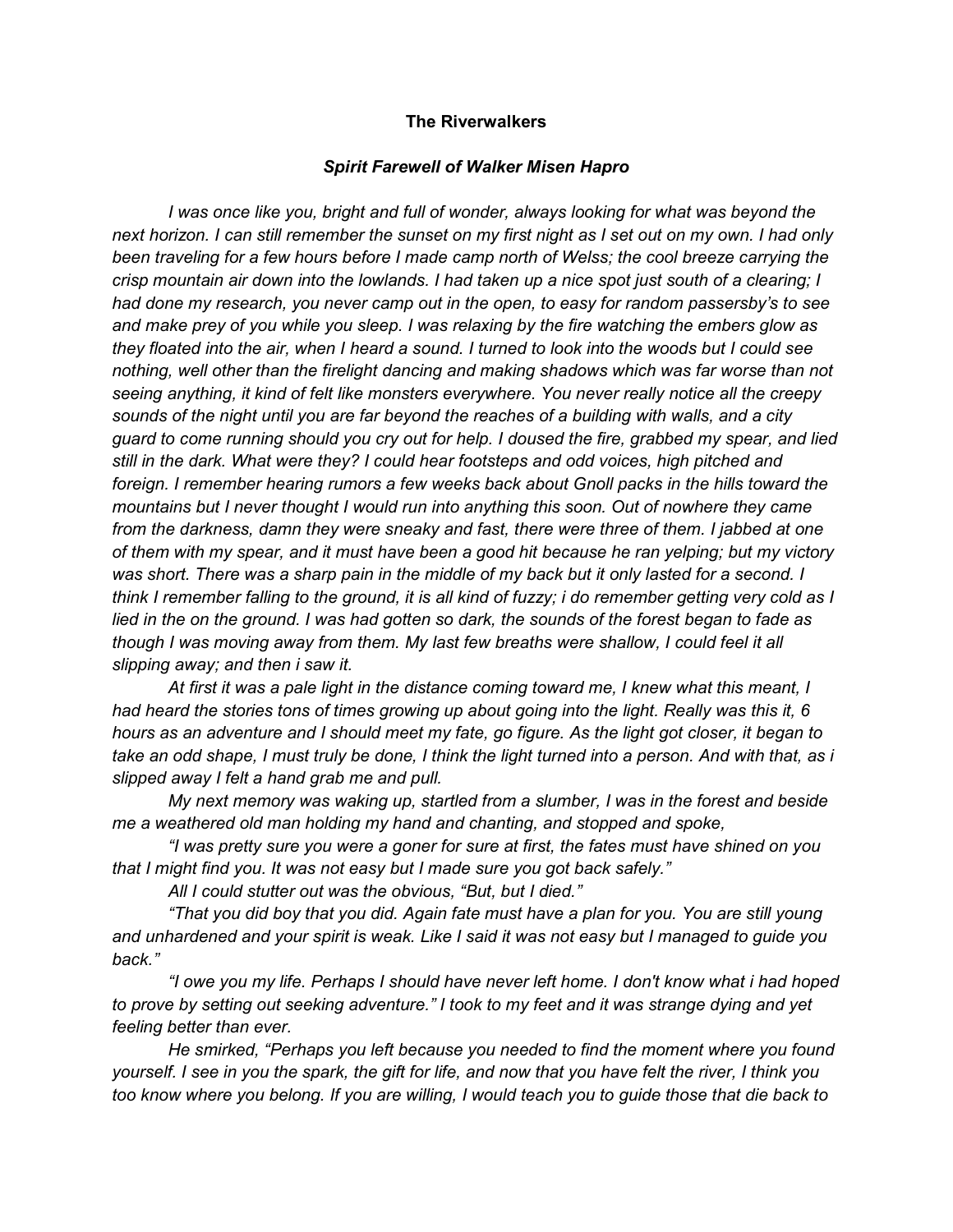this plane just as I have done for you. My time is short but I wish to bring one last gifted soul into our flock before I rest."

I never even questioned him. Tharst or at least that is the name he went by would teach me the ways of the river and its power. He was a wise teacher though as the months moved on he would be more like a father than just a mentor. We would spend the first few months traveling, from small town to large city, everywhere we went he found the sick and gave them comfort. We would find those that mourned the loss of a loved one and give the peace by having a few last moments to say the farewells they had not the time to in life. We spent six months traveling and helping who we could; along the way I meet many of the order and we shared stories, it would seem that many of us had a similar introduction to the Walkers. We had all died and drifted into the river, only to be pulled back to life. In the time of our travels I had learned much and I had begun to develop the gifts as the order called them. Tharst told me one day, we had to travel to a small town on the far side of the Shield Mountains in the north of Tesh. He never said why only have we had to go, little did i know this would be our last journey. In our last few days before we arrived I could sense his vitality was fading, he was growing weak fast. We arrived late in the day and we went to a small house on the edge of town, it looked as though it had been abandoned for years.

"Ah, this old place has not changed at all in the ten years I have been gone." Tharst rasped as he stumbled into the home.

It was small and modest just a single room with an old stove in the center. He made his way to the bed and asked me come sit by his side.

"You have come far in our time together, but you have grown in ways you have not even realized. This will be our last journey together, in the morning I want you do as i have shown you and give me my farewell."

By dawn Tharst had passed, and I gave him the burial he deserved. I did as he had asked and gave his spirit its final farewell. It was Tharst last lesson.

"You are ready now to take up where I have left off, walk the rivers, be the light, and bring purity to this land."

It was once spoken that if you want to go in peace, find one that walks along the banks of the river. I never knew what that meant till one day I found one...

It was once spoken that if you needed to speak to one that has passed go to those that walk the banks of the dark river. I never understood that until I needed one...

The Riverwalkers are those that you never hope that you need but will be glad they are there once you do need them. The Walkers, as some call them, are the guardians of the path one walks once your spirit leaves your body. They are called to guide the fallen to the banks of the river. If their spirit is strong enough they will latch on to the walker and follow them back into the living world. If your spirit is not strong enough, the walker will lay you peacefully down into your final home.

You may also call on a Novice Walker when you wish to speak to a fallen spirit. The Order has been given the gift of calling upon the fallen and speaking with them. They reach into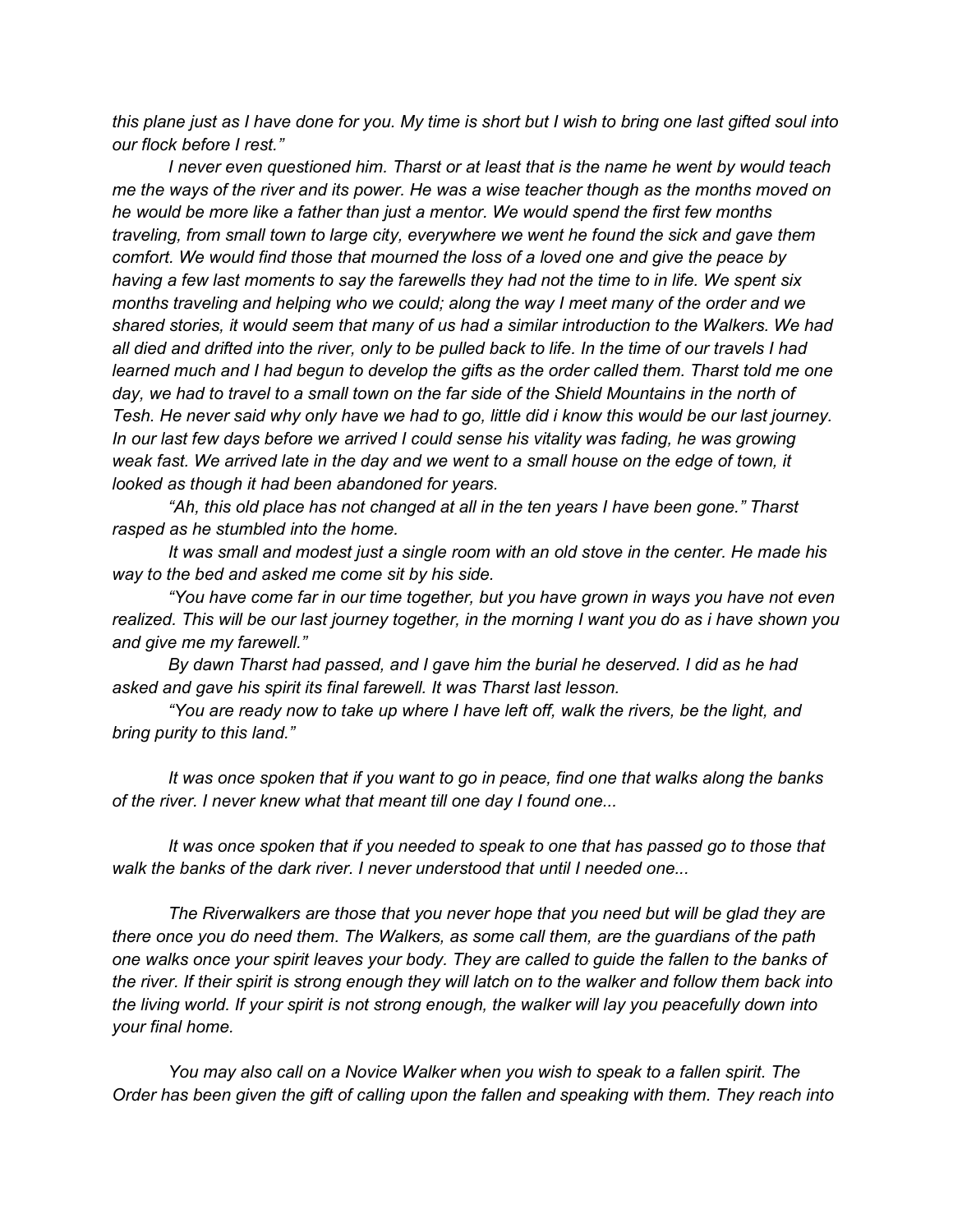the river and call upon the fallen spirits... I have watched this … and this was one thing that you will never forget seeing. The Walkers eyes take on an onyx hue and if the spirit wishes to speak it will use the Walker to carry its voice. It is also said that those of higher ranks within the Walkers may contact spirits much older than you and I.

Though the peace can be felt through the Walker, Do not mistake this peace for weakness. They may guide you to the river... but the Order has also been tasked with keeping the waters of the river pure and unpolluted. Things that prevent a spirit from reaching its final resting place set the Walkers into a non peaceful state; you never want to see what happens when the Walkers reach the state of purification that leads ultimately to another's demise. The state of purification is a ritual war for the Walkers and this ritual is not taken lightly by the Walker that must carry out the task.

I have seen the ritual of purification....it was for me, my body and soul that entered the River....as I became a Riverwalker.

As I was purified, the waves crashed over my body, leaving the marks of the river across my skin. Now I am one of them, one that walks the banks of the River.

I now understand the calling of the Walkers. I know that my calling is to walk with the spirits. I know that my calling is to help bring peace to those spirits that are leaving the world. I am also charged with guiding those spirits that are not ready to rest. The waters have given me the ability to place those spirits back into the shell that is there body. As I work harder, as my steps take me farther into my calling, I find it easier to bring those spirits home.

I have also heard stories of groups of Walkers joining together to ensure some return from the engulfing sleep. They bind together... They reach out... and give their all to ensure the spirit is returned to its body. No matter how weak it may be. They are able to bring the spirit home.

I know that I am here to stop those that wish to take power from the fallen. I am here to stop those that wish to raise the dead to do their bidding. I have given my word, my very essence, to ensure all those that walk the world are allowed to journey to my banks. For that I will give my last breath to bring peace to those that are shackled by undeath.

For now... I walk... I walk along the banks of the river... waiting... watching... protecting... those that cannot...

### Walkers Oath

 Those that walk the path do so hand in hand with the flow of both the River and life. The Walkers are often misunderstood by those outside the faith, taken for healers and pacifists, but the truth is far from these. A Walker is devoted to life, but the natural cycle and flow of the spirit world is their primary concern. Now does this mean bad men don't deserve to die? By no means, though if by your hand you are tasked to ensure they make it to the River so that even if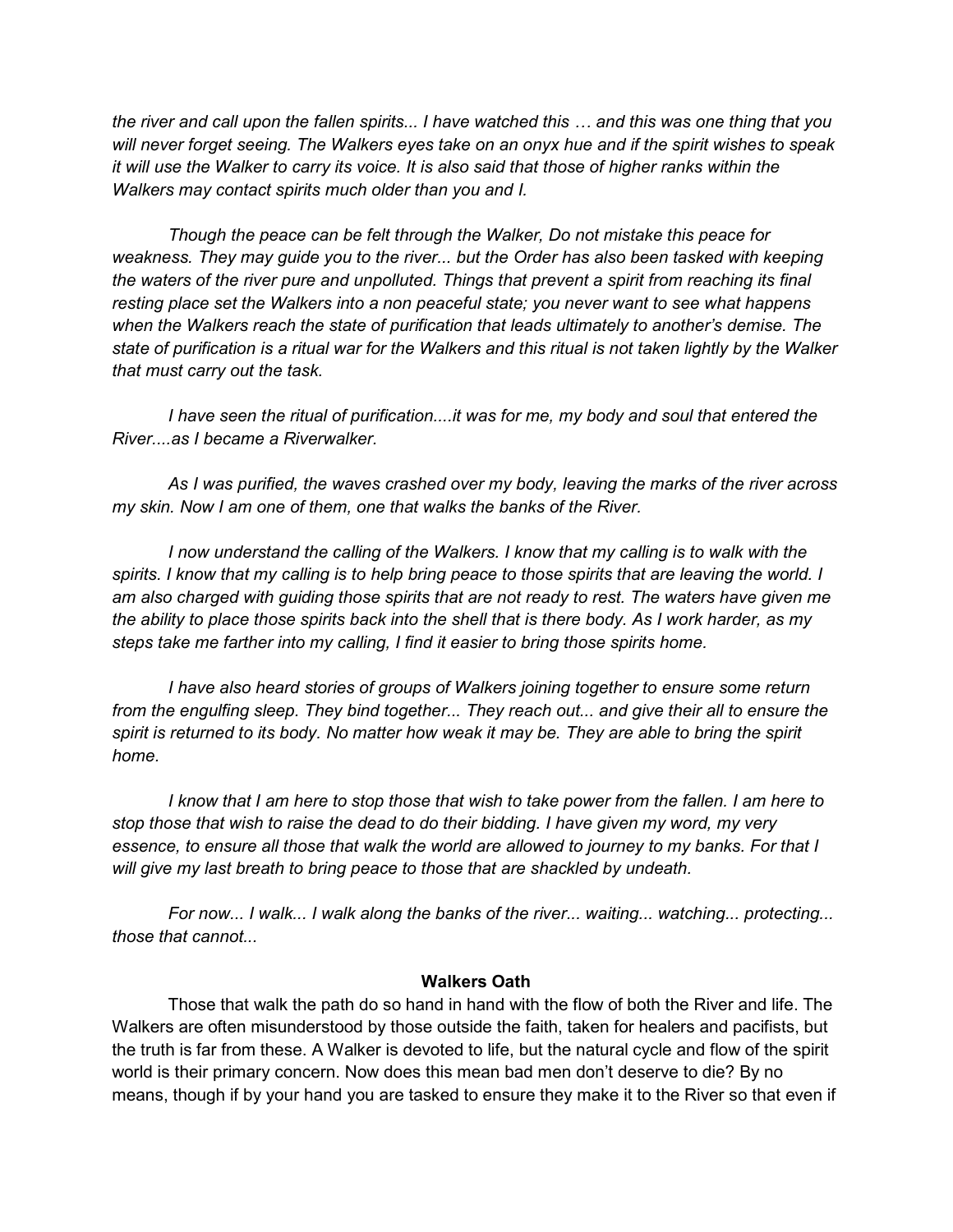they do not return, their spirits rest in the right place.

# Order Abilities

|                | <b>Improved Resurrection</b>   |
|----------------|--------------------------------|
| $\overline{2}$ | Spirit Anchor x 3/reset        |
| 3              | Speak with Spirits x 1/reset   |
| $\overline{4}$ | <b>Field Resurrection</b>      |
| $\overline{5}$ | Untaintable                    |
| 6              | Resist Shadow x 3/reset        |
| 7              | Linked Resurrection            |
| 8              | Magic Life x 2/reset           |
| 9              | Contact Ancient Dead x 1/reset |
|                | <b>Mass Resurrection</b>       |

## Improved Resurrection

This ability increases the character's mastery of the arts of Resurrection far beyond what can simply be learned. The character gains a +2 Bonus to their Contested Roll; additionally once they reach rank 10 the time to perform a Resurrection is reduced by up to 5 minutes.

## Field Resurrection

 This ability allows the character to act as a Life Well for the purposes of resurrection. Dead characters can sense the player just like a Life Well.

### Linked Resurrection

This ability allows the character and others to join their skill of Resurrection together for a more powerful effect. This can be used with any number of Riverwalkers and can include up to 1 Non-Riverwalker. The total number of ranks of Resurrection is added together, however only one character who is leading the resurrection can gain the benefits of Improved Resurrection, all others only add their purchased skill ranks.

### Mass Resurrection

This ability allows the character to attempt to resurrect a number of targets at one time, equal to the character's purchased ranks of Resurrection. This ability can be used in conjunction with other Resurrection powers and abilities

## Magic Life

This ability allows the character to deliver with a packet a "Magic Life", this functions as the spell.

## Contact Ancient Dead